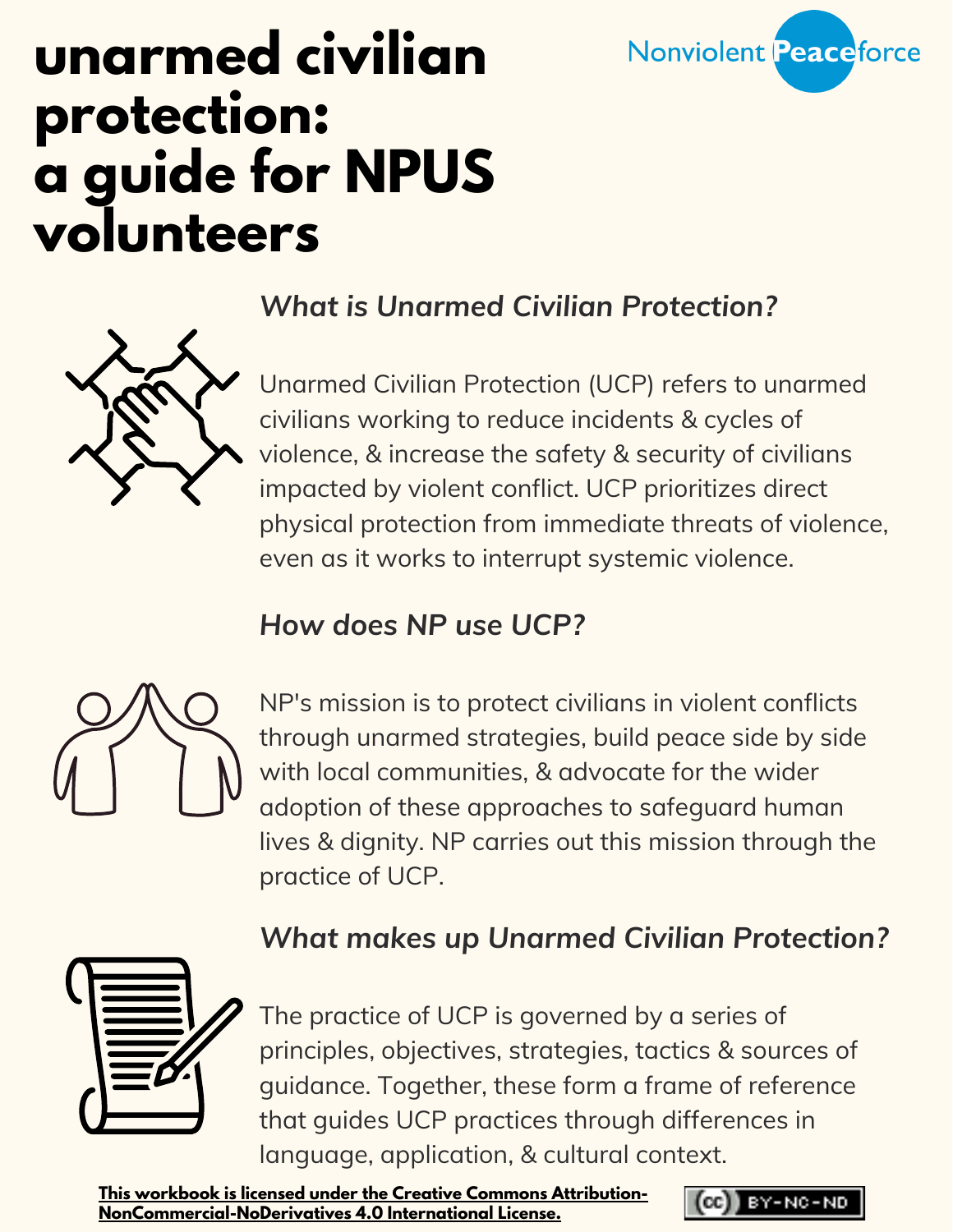# **UCP: key principles**

UCP is guided by five principles: nonviolence, nonpartisanship, primacy of local actors, independence, & civilian leadership. The application of these principles can vary, but the foundation remains constant.



### *Nonviolence*

Acknowledging the complexity of community needs, & understanding that there are alternative ways to meeting needs that do not need or rely on the threat or use of force. This principle means shifting to a culture of conflict navigation grounded in nonviolence.

Nonviolent Peaceforce



### *Nonpartisanship*

Not taking sides in a conflict, but working directly against injustice & violence.



### *Primacy of Local Actors*

Recognizing that those who live in a community have the right to self-determination, & that they know best how to assess their needs & how to drive change.



#### *Independence*

Being separate from large international institutions, interest groups, political parties, private companies, or religious groups.



### *Civilian Leadership*

Prioritizing bottom-up organization, leadership, & trustbuilding in order to shift attention to the needs & experiences of local communities.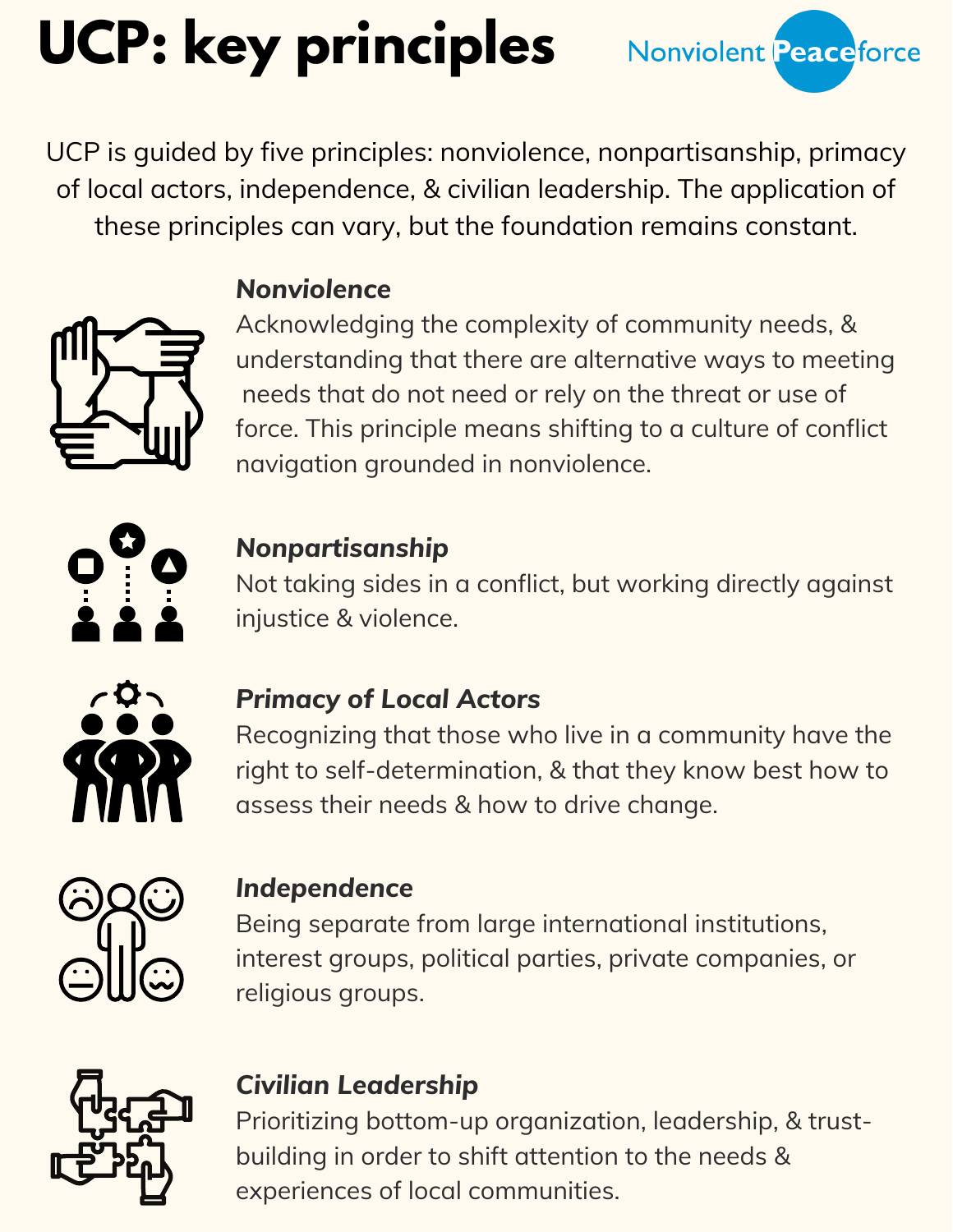# **UCP: key objectives, strategies, & tactics**



# **Objectives**



- 1) Interrupting cycles of violence
	- a) Preventing violence
	- b) Stopping violence
	- c) Reducing the impact of violence
- 2) Enhancing nonviolent responses to conflict

# **Strategies**



1) Directly protecting people from violence 2) Influencing state actors, non-state actors, & organizations to protect people 3) Bolstering the capacities of at-risk individuals & communities to protect themselves

# **Tactics**



1) Encouragement, or positive engagement with all relevant actors 2) Deterrence, or negative pressure to discourage certain behaviors